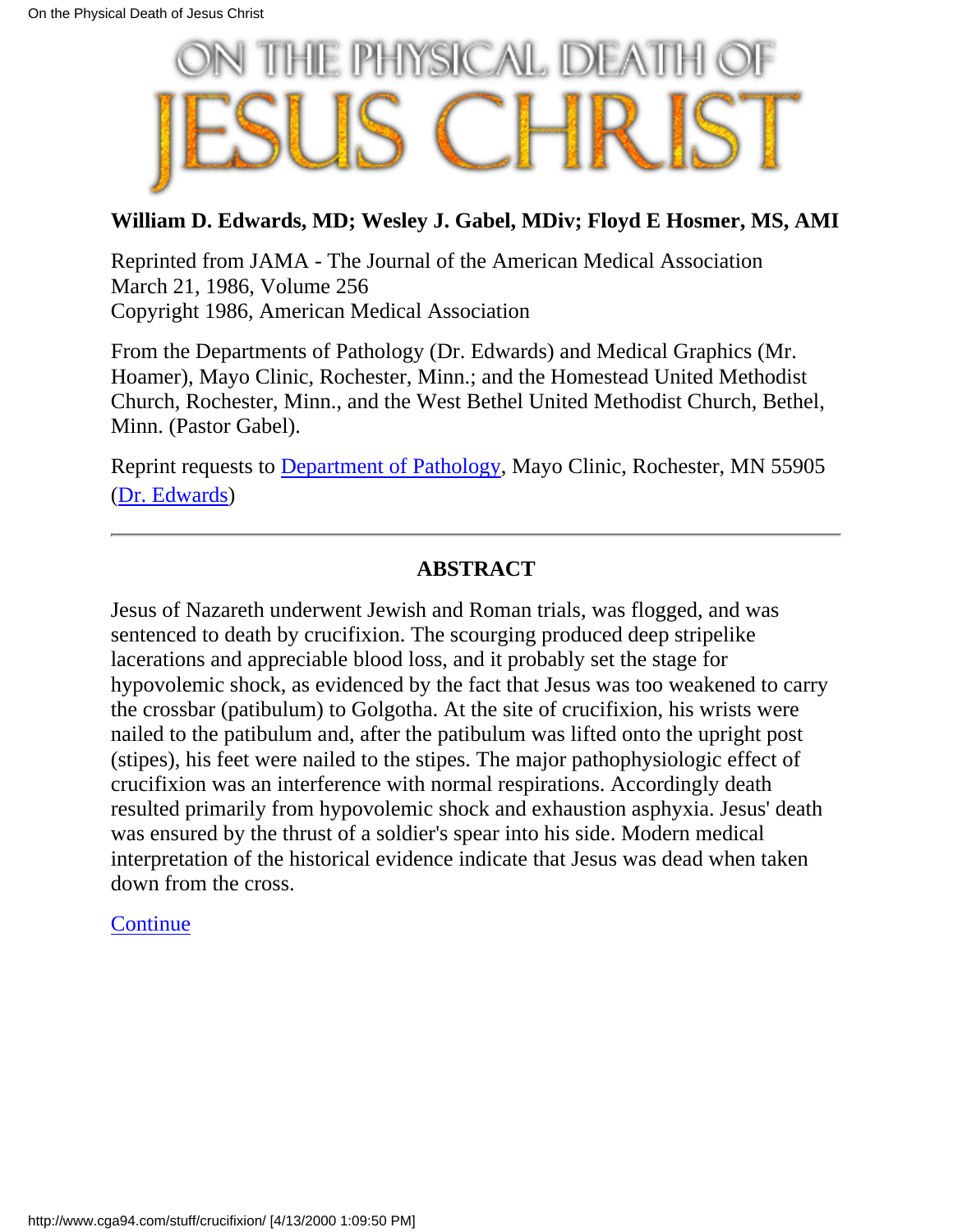<span id="page-1-0"></span>

# **INTRODUCTION**

The life and teachings of Jesus of Nazareth have formed the basis for a major world religion (Christianity), have appreciably influenced the course of human history, and, by virtue of a compassionate attitude towards the sick, also have contributed to the development of modern medicine. The eminence of Jesus as a historical figure and the suffering and controversy associated with his death have stimulated us to investigate, in an interdisciplinary manner, the circumstances surrounding his crucifixion. Accordingly, it is our intent to present not a theological treatise but rather a medically and historically accurate account of the physical death of the one called Jesus Christ.

# **SOURCES**

The source material concerning Christ's death comprises a body of literature and not a physical body or its skeletal remains. Accordingly, the credibility of any discussion of Jesus' death will be determined primarily by the credibility of one's sources. For this review, the source material includes the writings of ancient Christian and non-Christian authors, the writings of modern authors, and the Shroud of Turin. (1-40) Using the legal-historical method of scientific investigation, (27) scholars have established the reliability and accuracy of the ancient manuscripts. (26,27,29,31)

The most extensive and detailed descriptions of the life and death of Jesus are to be found in the New Testament gospels of Matthew, Mark, Luke, and John. (1) The other 23 books of the New Testament support but do not expand on the details recorded in the gospels. Contemporary Christian, Jewish, and Roman authors provide additional insight concerning the first-century Jewish and Roman legal systems and the details of scourging and crucifixion. (5) Seneca, Livy, Plutarch, and others refer to crucifixion practices in their works. (8,28) Specifically, Jesus (or his crucifixion) is mentioned by the Roman historians Cornelius Tacitus, Pliny the Younger, and Suetonius, by non-Roman historians Thallus and Phlegon, by the satirist Lucian of Samosata, by the Jewish Talmud, and by the Jewish historian Flavius Josephus, although the authenticity of portions of the latter is problematic. (26)

The Shroud of Turin is considered by many to represent the actual burial cloth of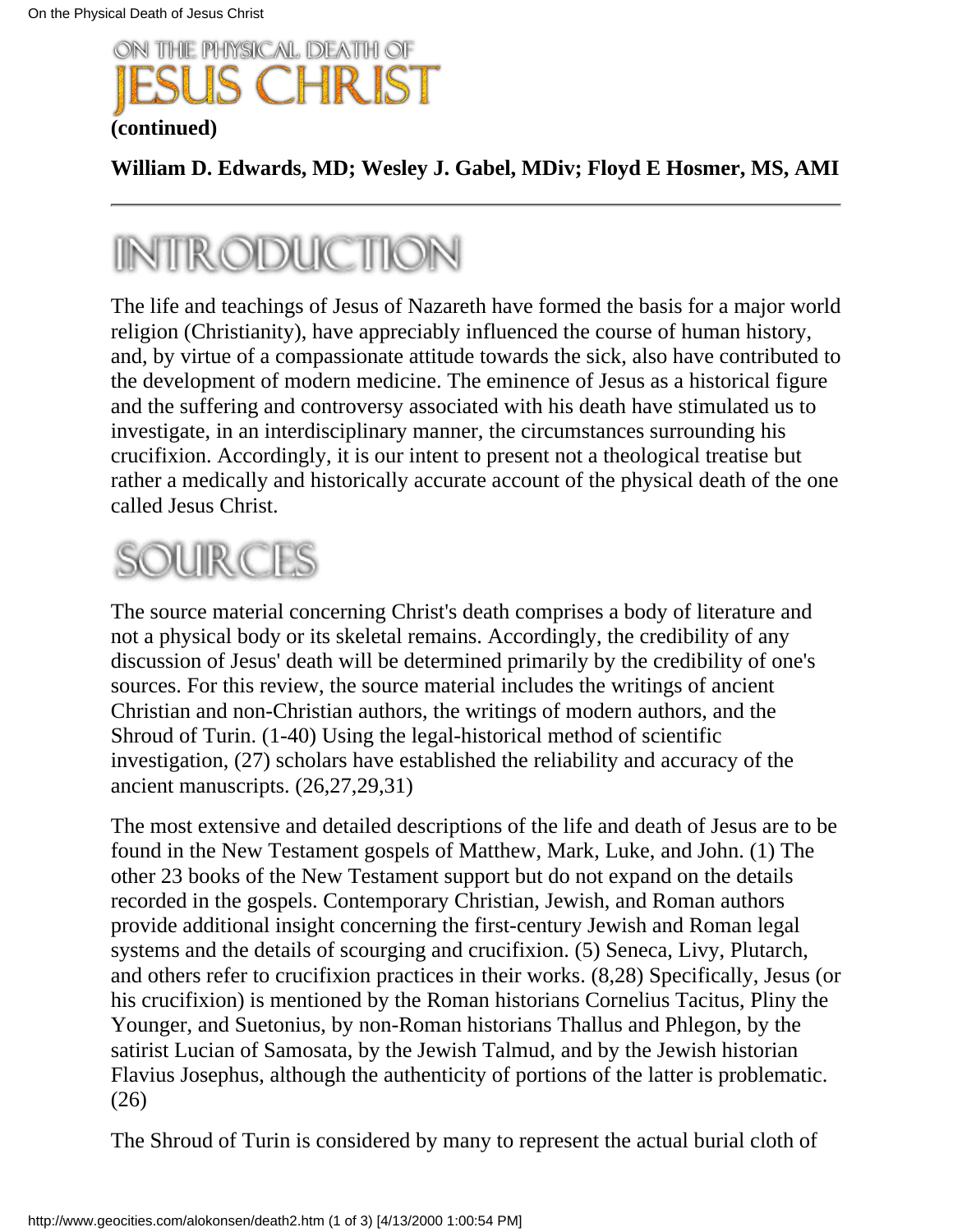Jesus, (22) and several publications concerning the medical aspects of his death draw conclusions from this assumption. (5,11) The Shroud of Turin and recent archaeological findings provide valuable information concerning Roman crucifixion practices. (22-24) The interpretations of modern writers, based on a knowledge of science and medicine not available in the first century, may offer additional insight concerning the possible mechanisms of Jesus' death. (2,17)

When taken in concert, certain facts -- the extensive and early testimony of both Christian proponents and opponents, and their universal acceptance of Jesus as a true historical figure; the ethic of the gospel writers, and the shortness of the time interval between the events and the extant manuscripts; and the confirmation of the gospel accounts by historians and archaeological findings (26,27) -- ensure a reliable testimony from which a modern medical interpretation of Jesus' death may be made.



After Jesus and his disciples had observed the Passover meal in an upper room in a home in southwest Jerusalem, they traveled to the Mount of Olives, northeast of the city. (Owing to various adjustments in the calendar, the years of Jesus' birth and death remain controversial. (29) However, it is likely that Jesus was born in either 4 or 6 BC and died in 30 AD. (11,29) During the Passover observance in 30 AD, the last Supper would have been observed on Thursday, April 6 [Nisan 13], and Jesus would have been crucified on Friday, April

7 [Nisan 14]. (29) ) At nearby Gethsemane, Jesus, apparently knowing that the time of his death was near, suffered great mental anguish, and, as described by the physician Luke, his sweat became like blood. (1)

Although this is a very rare phenomenon, bloody sweat (hematidrosis or hemohidrosis) may occur in highly emotional states or in persons with bleeding disorders. (18,20) As a result of hemorrhage into the sweat glands, the skin becomes fragile and tender. (2,11) Luke's descriptions supports the diagnosis of hematidrosis rather than eccrine chromidrosis (brown or yellow-green sweat) or stigmatization (blood oozing from the palms or elsewhere). (18,21) Although some authors have suggested that hematidrosis produced hypovolemia, we agree with Bucklin (5) that Jesus' actual blood loss probably was minimal. However, in the cold night air, (1) it may have produced chills.

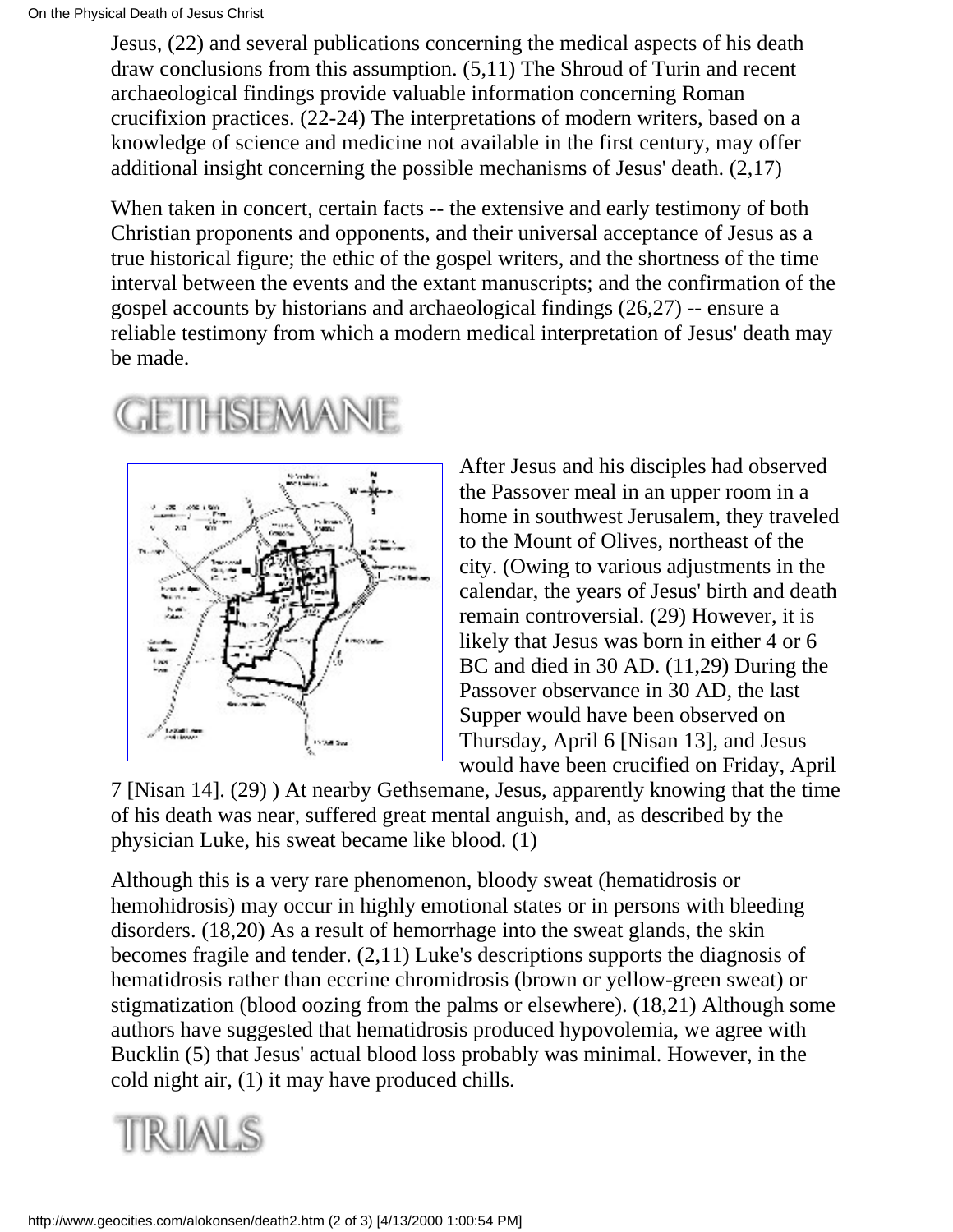#### **Jewish Trials**

Soon after midnight, Jesus was arrested at Gethsemane by the temple officials and was taken first to Annas and then to Caiaphas, the Jewish high priest for that year. (1) Between 1 AM and daybreak, Jesus was tried before Caiaphas and the political Sanhedrin and was found guilty of blasphemy. (1) The guards then blindfolded Jesus, spat on him, and struck him in the face with their fists. (1) Soon after daybreak, presumably at the temple, Jesus was tried before the religious Sanhedrin (with the Pharisees and the Sadducees) and again was found guilty of blasphemy, a crime punishable by death. (1,5)

# **Roman Trials**

Since permission for an execution had to come from the governing Romans, (1) Jesus was taken early in the morning by the temple officials to the Praetorium of the Fortress of Antonia, the residence and governmental seat of Pontius Pilate, the procurator of Judea. However, Jesus was presented to Pilate not as a blasphemer but rather as a self-appointed king who would undermine the Roman authority. (1) Pilate made no charges against Jesus and sent him to Herod Antipas, the tetrarch of Judea. (1) Herod likewise made no official charges and then returned Jesus to Pilate. (1) Again, Pilate could find no basis for a legal charge against Jesus, but the people persistently demanded crucifixion. Pilate finally granted their demand and handed over Jesus to be flogged (scourged) and crucified. (McDowell (25) has reviewed the prevailing political, religious, and economic climates in Jerusalem at the time of Jesus' death, and Bucklin (5) has described the various illegalities of the Jewish and Roman trials.)

# **Health of Jesus**

The rigors of Jesus' ministry (that is, traveling by foot throughout Palestine) would have precluded any major physical illness or a weak general constitution. Accordingly, it is reasonable to assume that Jesus was in good physical condition before his walk to Gethsemane. However, during the 12 hours between 9 PM Thursday and 9 AM Friday, he had suffered great emotional stress (as evidenced by hematidrosis), abandonment by his closest friends (the disciples), and a physical beating (after the first Jewish trial). Also, in the setting of a traumatic and sleepless night, had been forced to walk more than 2.5 miles (4.0 km) to and from the sites of the various trials. These physical and emotional factors may have rendered Jesus particularly vulnerable to the adverse hemodynamic effects of the scourging.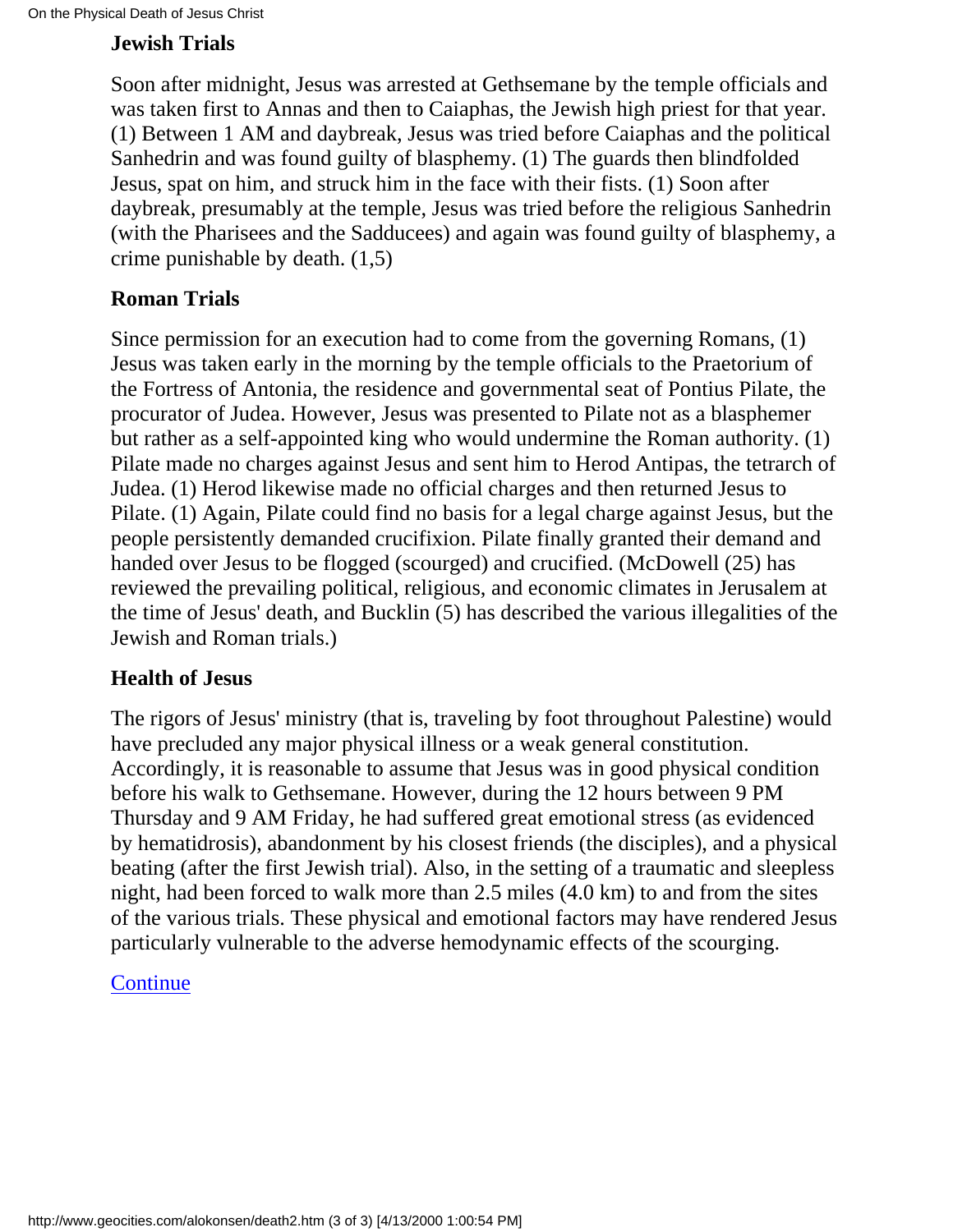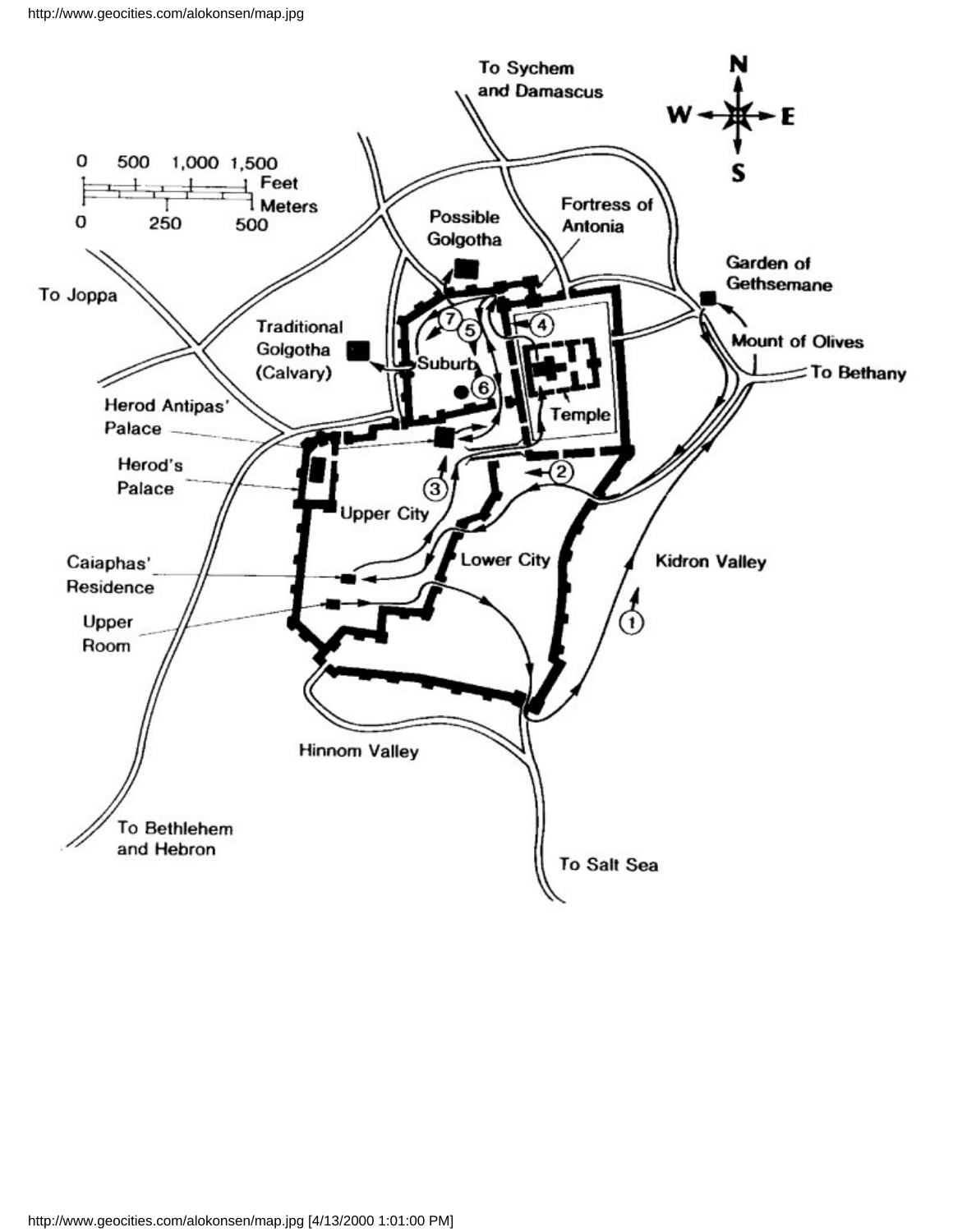<span id="page-5-0"></span>



# **Scourging Practices**

Flogging was a legal preliminary to every Roman execution, (28) and only women and Roman senators or soldiers (except in cases of desertion) were exempt. (11) The usual instrument was a short whip (flagrum or flagellum) with several single or braided leather thongs of variable lengths, in which small iron balls or sharp pieces of sheep bones were tied at intervals. Occasionally,



staves also were used. (8,12) For scourging, the man was stripped of his clothing, and his hands were tied to an upright post. (11) The back, buttocks, and legs were flogged either by two soldiers (lictors) or by one who alternated positions. (5,7,11,28) The severity of the scourging depended on the disposition of the lictors and was intended to weaken the victim to a state just short of collapse or death. (8) After the scourging, the soldiers often taunted their victim. (11)

# **Medical Aspects of Scourging**

As the Roman soldiers repeatedly struck the victim's back with full force, the iron balls would cause deep contusions, and the leather thongs and sheep bones would cut into the skin and subcutaneous tissues. (7) Then, as the flogging continued, the lacerations would tear into the underlying skeletal muscles and produce quivering ribbons of bleeding flesh. (27,25) Pain and blood loss generally set the stage for circulatory shock. (12) The extent of blood loss may well have determined how long the victim would survive on the cross. (3)

# **Scourging of Jesus**

At the Praetorium, Jesus was severely whipped. (Although the severity of the scourging is not discussed in the four gospel accounts, it is implied in one of the epistles (1 Peter 2:24). A detailed word study of the ancient Greek text for this verse indicates that the scourging of Jesus was particularly harsh. (33) ) It is not known whether the number of lashes was limited to 39, in accordance with Jewish law. (5) The Roman soldiers, amused that this weakened man had claimed to be a king, began to mock him by placing a robe on his shoulders, a crown of thorns on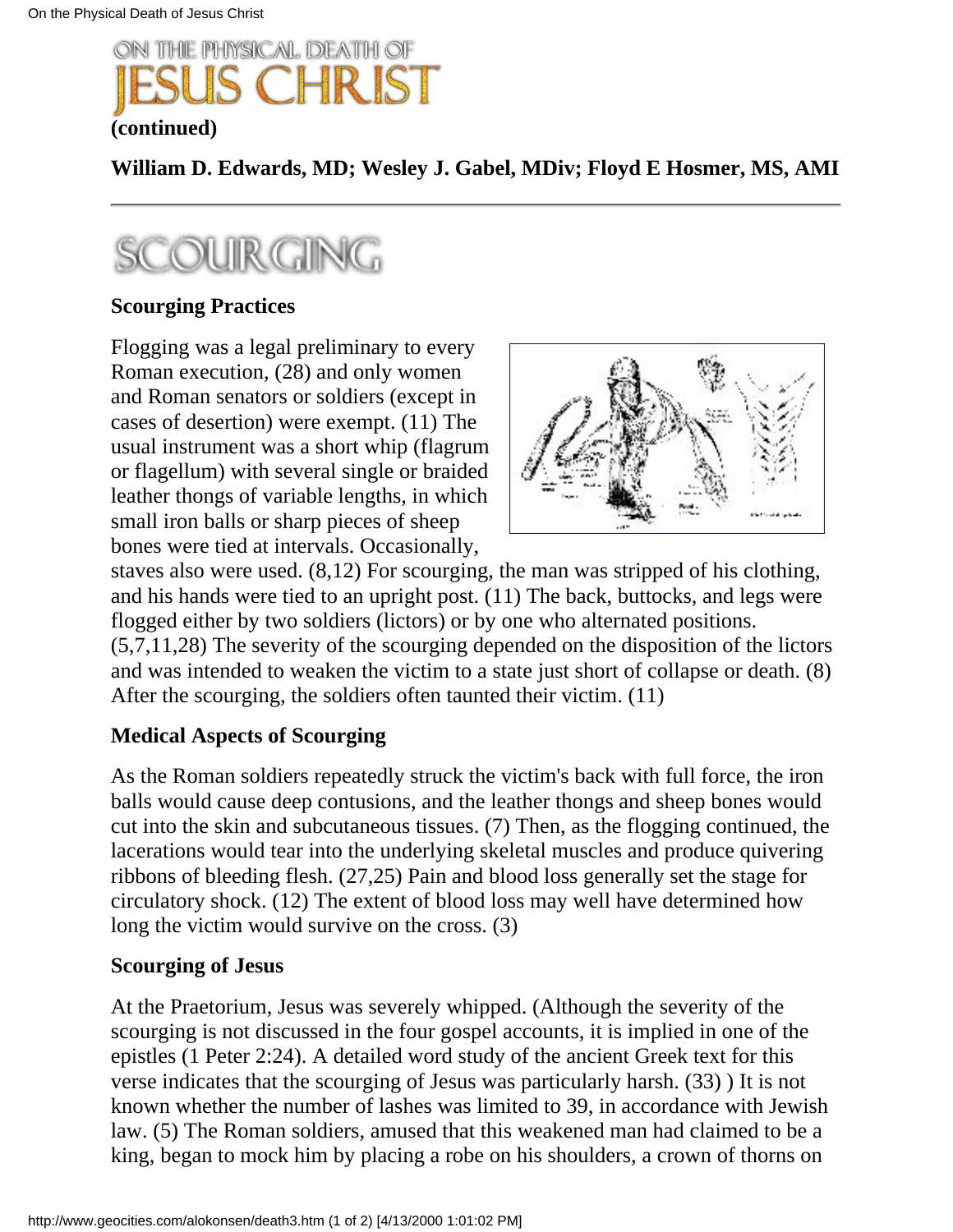his head, and a wooden staff as a scepter in his right hand. (1) Next, they spat on Jesus and struck him on the head with the wooden staff. (1) Moreover, when the soldiers tore the robe from Jesus' back, they probably reopened the scourging wounds. (7)

The severe scourging, with its intense pain and appreciable blood loss, most probably left Jesus in a preshock state. Moreover, hematidrosis had rendered his skin particularly tender. The physical and mental abuse meted out by the Jews and the Romans, as well as the lack of food, water, and sleep, also contributed to his generally weakened state. Therefore, even before the actual crucifixion, Jesus' physical condition was at least serious and possibly critical.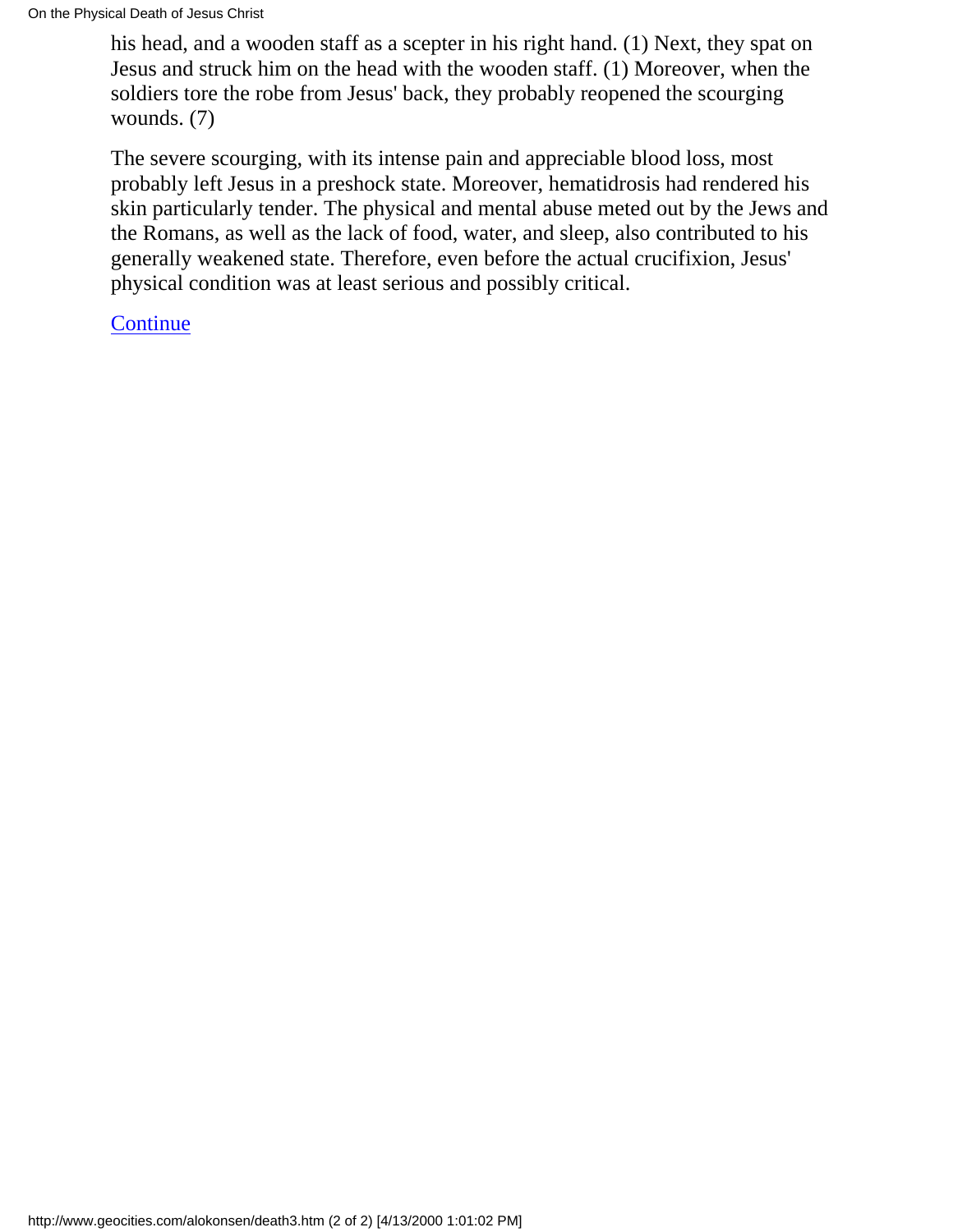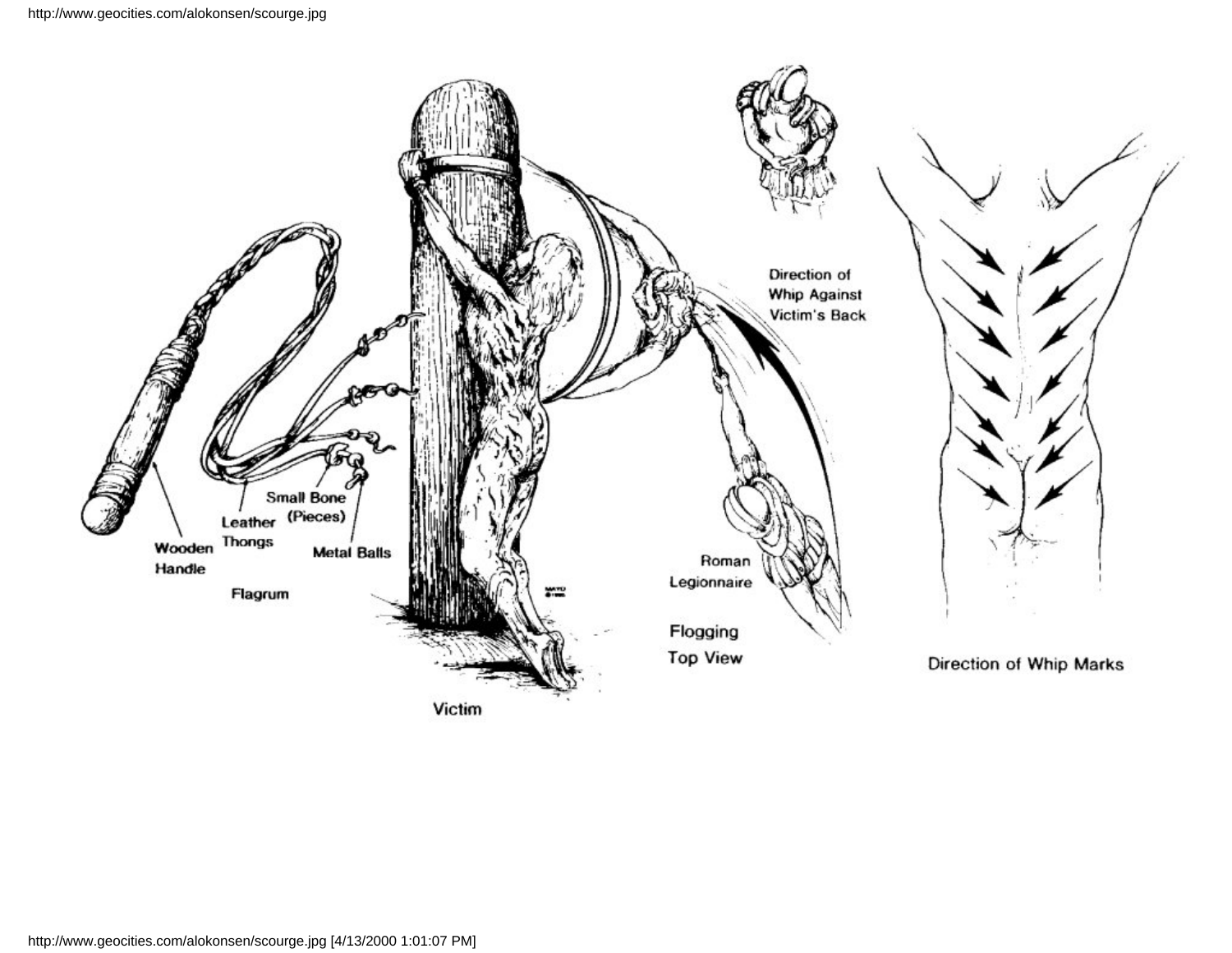<span id="page-8-0"></span>



# **Crucifixion Practices**

Crucifixion probably first began among the Persians. (34) Alexander the Great introduced the practice to Egypt and Carthage, and the Romans appear to have learned of it from the Carthaginans. (11) Although the Romans did not invent crucifixion, they perfected it as a form of torture and capital punishment that was designed to produce a slow death with maximum pain and suffering. (10,17) It was one of the most disgraceful and cruel methods of execution and usually was reserved only for slaves, foreigners, revolutionaries, and the vilest of criminals. (3,25,28) Roman law usually protected Roman citizens from crucifixion, (5) except perhaps in the case of desertion by soldiers.

In its earliest form in Persia, the victim was either tied to a tree or was tied to or impaled on an upright post, usually to keep the guilty victim's feet from touching holy ground. (3,11,30,34,38). Only later was a true cross used; it was characterized by an upright post (stipes) and a horizontal crossbar (patibulum), and it had several variations (11). Although archaeological and historical evidence strongly indicates that the low Tau cross was preferred by the Romans in Palestine at the time of Christ, (2,7,11) crucifixion practices often varied in a given geographic region and in accordance with the imagination of the executioners, and the Latin cross and other forms also may have been used. (26)

It was customary for the condemned man to carry his own cross from the flogging post to the site of crucifixion outside the city walls. (8,11,30) He was usually naked, unless this was prohibited by local customs. (11) Since the weight of the entire cross was probably well over 300 lb. (136 kg), only the crossbar was carried. (11) The



patibulum, weighing 75 to 125 lb. (34 to 57 kg), (11,30) was placed across the nape of the victim's neck and balanced along both shoulders. Usually, the outstretched arms then were tied to the crossbar. (7,11) The processional to the site of crucifixion was led by a complete Roman military guard, headed by a centurion. (3,11) One of the soldiers carried a sign (titulus) on which the condemned man's name and crime were displayed. (3,11) Later, the titulus would be attached to the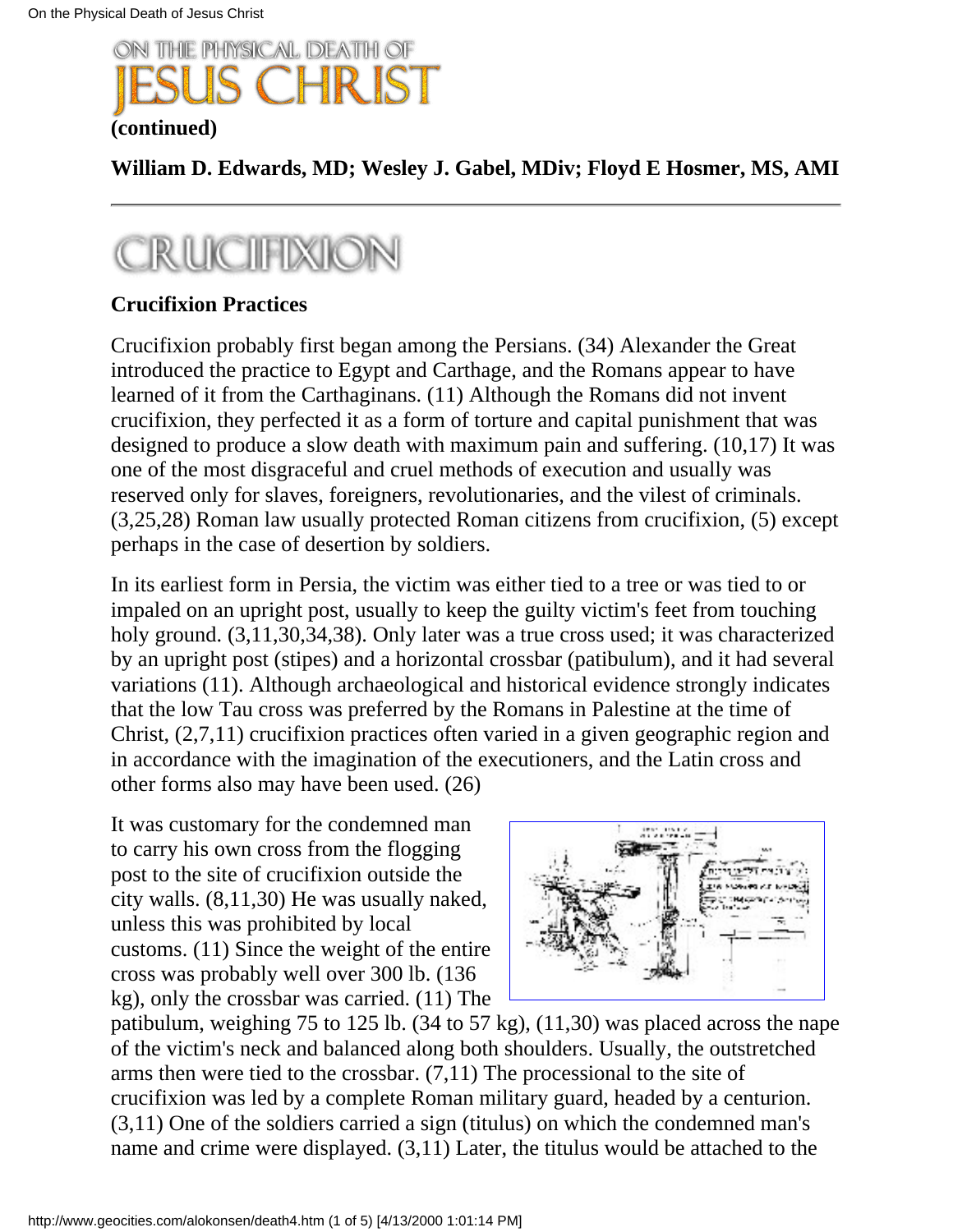top of the cross. (11) The Roman guard would not leave the victim until they were sure of his death. (9,11)

Outside the city walls was permanently located the heavy upright wooden stipes, on which the patibulum would be secured. In the case of the Tau cross, this was accomplished by means of a mortise and tenon joint, with or without reinforcement by ropes. (10,11,30) To prolong the crucifixion process, a horizontal wooden block or plank, serving as a crude seat (sedile or sedulum), often was attached midway down the stipes. (3,11,16) Only very rarely, and probably later than the time of Christ, was an additional block (suppedaneum) employed for transfixion of the feet. (9,11)

At the site of execution, by law, the victim was given a bitter drink of wine mixed with myrrh (gall) as a mild analgesic. (7,17) The criminal was then thrown to the ground on his back, with his arms outstretched along the patibulum. (11) the hands could be nailed or tied to the crossbar, but nailing apparently was preferred by the Romans. (8,11) The archaeological remains of a crucified body, found in an ossuary near Jerusalem and dating from the time of Christ, indicate that the nails were tapered iron spikes approximately 5 to 7 in (13 to 18 cm) long with a square shaft 3/8 in (1 cm) across. (23,24,30) Furthermore, ossuary findings and the Shroud of Turin have documented that the nails commonly were driven through the wrists rather than the palms. (22-24,30)

After both arms were fixed to the crossbar, the patibulum and the victim, together, were lifted onto the stipes. (11) On the low cross, four soldiers could accomplish this relatively easily. However, on the tall cross, the soldiers used either wooden forks or ladders. (11)

Next, the feet were fixed to the cross, either by nails or ropes. Ossuary findings and the Shroud of Turin suggest that nailing was the preferred Roman practice. (23,24,30) Although the feet could be fixed to the sides of the stipes or to a wooden footrest (suppedaneum), they usually were nailed directly to the front of the stipes. (11) To accomplish this, flexion of the knees may have been quite prominent, and the bent legs may have been rotated laterally (23-25,30)

When the nailing was completed, the titulus was attached to the cross, by nails or cords, just above the victim's head. (11) The soldiers and the civilian crowd often taunted and jeered the condemned man, and the soldiers customarily divided up his clothes among themselves. (11,25) The length of survival generally ranged from three or four hours to three or four days and appears to have been inversely related to the severity of the scourging. (3,11) However, even if the scourging had been relatively mild, the Roman soldiers could hasten death by breaking the legs below the knees (crurifragium or skelokopia). (3,11)

Not uncommonly, insects would light upon or burrow into the open wounds or the eyes, ears, and nose of the dying and helpless victim, and birds of prey would tear at these sites. (16) Moreover, it was customary to leave the corpse on the cross to be devoured by predatory animals. (3,11,12,28) However, by Roman law, the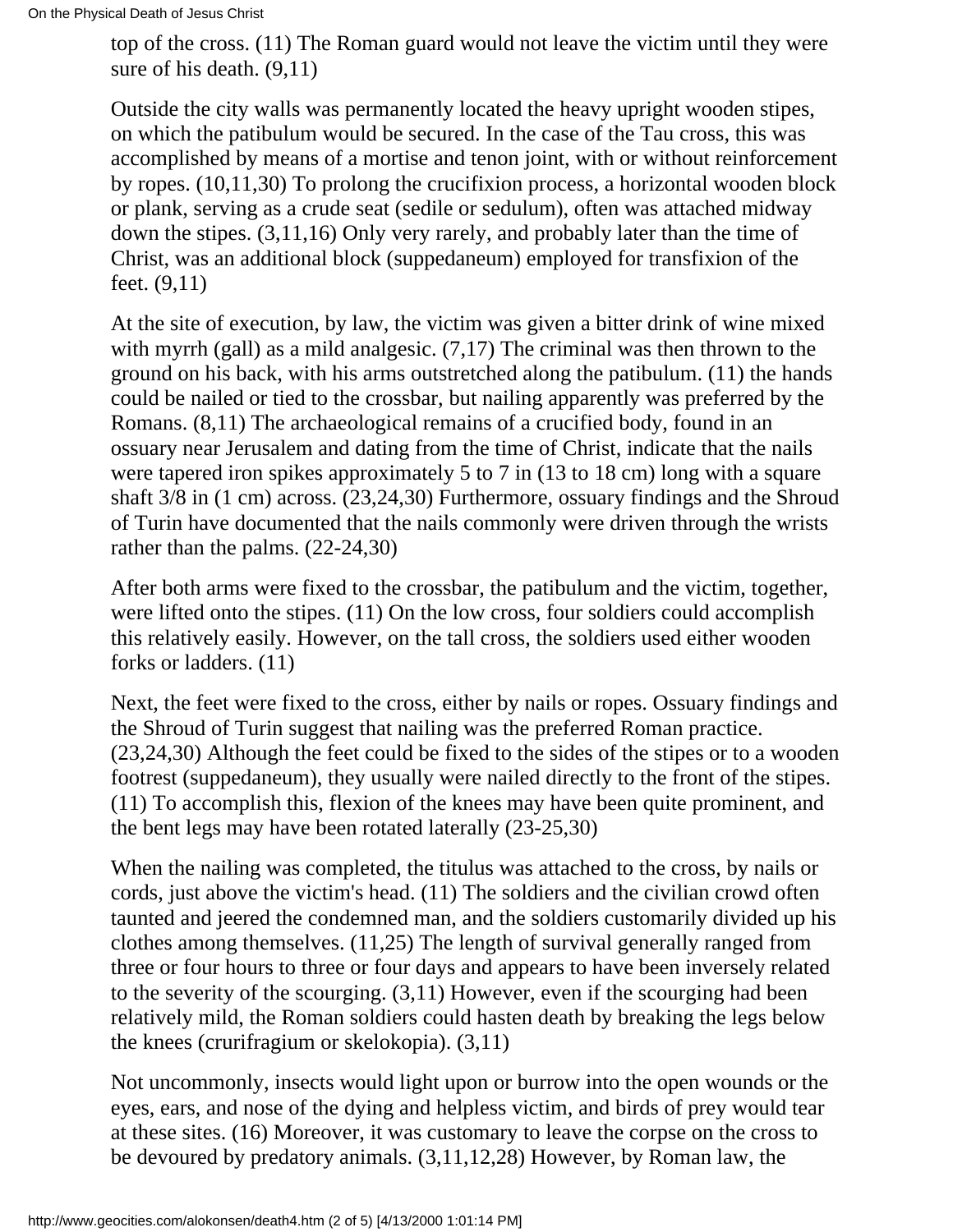family of the condemned could take the body for burial, after obtaining permission from the Roman judge. (11)

Since no one was intended to survive crucifixion, the body was not released to the family until the soldiers were sure that the victim was dead. By custom, one of the Roman guards would pierce the body with a sword or lance. (3,11) Traditionally, this had been considered a spear wound to the heart through the right side of the chest -- a fatal wound probably taught to most Roman soldiers. (11) The Shroud of Turin documents this form of injury. (5,11,22) Moreover, the standard infantry spear, which was 5 to 6 ft (1.5 to 1.8 m) long (30) could easily have reached the chest of a man crucified on the customary low cross. (11)

# **Medical Aspects of Crucifixion**

With a knowledge of both anatomy and ancient crucifixion practices, one may reconstruct the probably medical aspects of this form of slow execution. Each wound apparently was intended to produce intense agony, and the contributing causes of death were numerous.

The scourging prior to crucifixion served to weaken the condemned man and, if blood loss was considerable, to produce orthostatic hypotension and even hypovolemic shock. (8, 12) When the victim was thrown to the ground on his back, in preparation for transfixion of his hands, his scourging wounds most likely would become torn open again and contaminated with dirt. (2,14) Furthermore, with each respiration, the painful scourging wounds would be scraped against the rough wood of the stipes. (7) As a result, blood loss from the back probably would continue throughout the crucifixion ordeal.

With arms outstretched but not taut, the wrists were nailed to the patibulum.  $(7,11)$ It has been shown that the ligaments and bones of the wrist can support the weight of a body hanging from them , but the palms cannot. (11) Accordingly, the iron spikes probably were driven between the radius and the carpals or between the two



rows of carpal bones, (2,10,11,30) either proximal to or through the strong bandlike flexor retinaculum and the various intercarpal ligaments. Although a nail in either location in the wrist might pass between the bony elements and thereby produce no fractures, the likelihood of painful periosteal injury would seem great. Furthermore, the driven nail would crush or sever the rather large sensorimotor median nerve. (2,7,11) The stimulated nerve would produce excruciating bolts of fiery pain in both arms. (7,9) Although the severed median nerve would result in paralysis of a portion of the hand, ischemic contractures and impalement of various ligaments by the iron spike might produce a clawlike grasp.

id.

Most commonly, the feet were fixed to the front of the stipes by means of an iron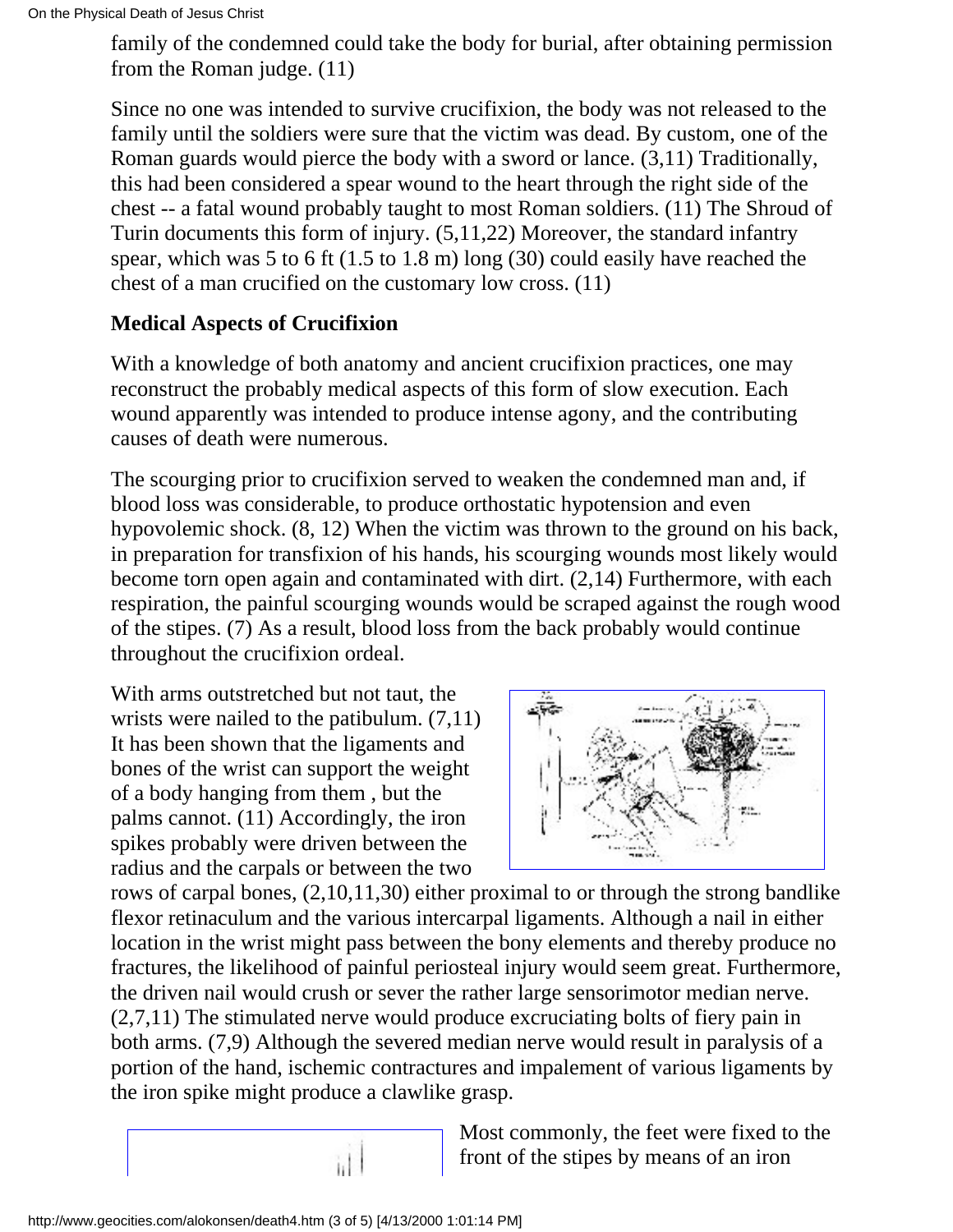

spike driven through the first or second intermetatarsal space, just distal to the tarsometatarssal joint. (2,5,8,11,30) It is likely that the deep peroneal nerve and branches of the medial and lateral plantar nerves would have been injured by the nails. Although scourging may have resulted in considerable blood loss, crucifixion per se was a relatively bloodless procedure, since no major arteries, other than perhaps the deep plantar arch, pass through the favored anatomic sites of transfixion. (2,10,11)

The major pathophysiologic effect of

crucifixion, beyond the excruciating pain, was a marked interference with normal respiration, particularly exhalation. The weight of the body, pulling down on the outstretched arms and shoulders, would tend to fix the intercostal muscles in an inhalation state and thereby hinder passive exhalation. (2,10,11) Accordingly, exhalation was primarily diaphragmatic, and breathing was shallow. It is likely that this form of respiration would not suffice and that hypercarbia would soon result. The onset of muscle cramps or tetanic contractions, due to fatigue and hypercarbia, would hinder respiration even further. (11)

Adequate exhalation required lifting the body by pushing up on the feet and by flexing the elbows and adducting the shoulders. (2) However, this maneuver would place the entire weight of the body on the tarsals and would produce searing pain. (7) Furthermore, flexion of the elbows would cause rotation of the wrists about the iron nails and cause fiery pain along the damaged median nerves. (7) Lifting of the body would also painfully scrape the scourged back against the rough wooden stipes. (2,7) Muscle cramps and paresthesias of the outstretched and uplifted arms would add to the discomfort. (7) As a result, each respiratory effort would become agonizing and tiring and lead eventually to asphyxia. (2,3,7,10)

The actual cause of death by crucifixion was multifactorial and varied somewhat with each case, but the two most prominent causes probably were hypovolemic shock and exhaustion asphyxia. (2,3,7,10) Other possible contributing factors included dehydration, (7,16) stress-induced arrhythmias, (3) and congestive heart failure with the rapid accumulation of pericardial and perhaps pleural effusions. (2,7,11) Crucifracture (breaking the legs below the knees), if performed, led to an asphyxic death within minutes. (11) Death by crucifixion was, in every sense of the word, excruciating (Latin, excruciatus, or "out of the cross").

# **Crucifixion of Jesus**

After the scourging and the mocking, at about 9 AM, the Roman soldiers put Jesus' clothes back on him and then led him and two thieves to be crucified. (1) Jesus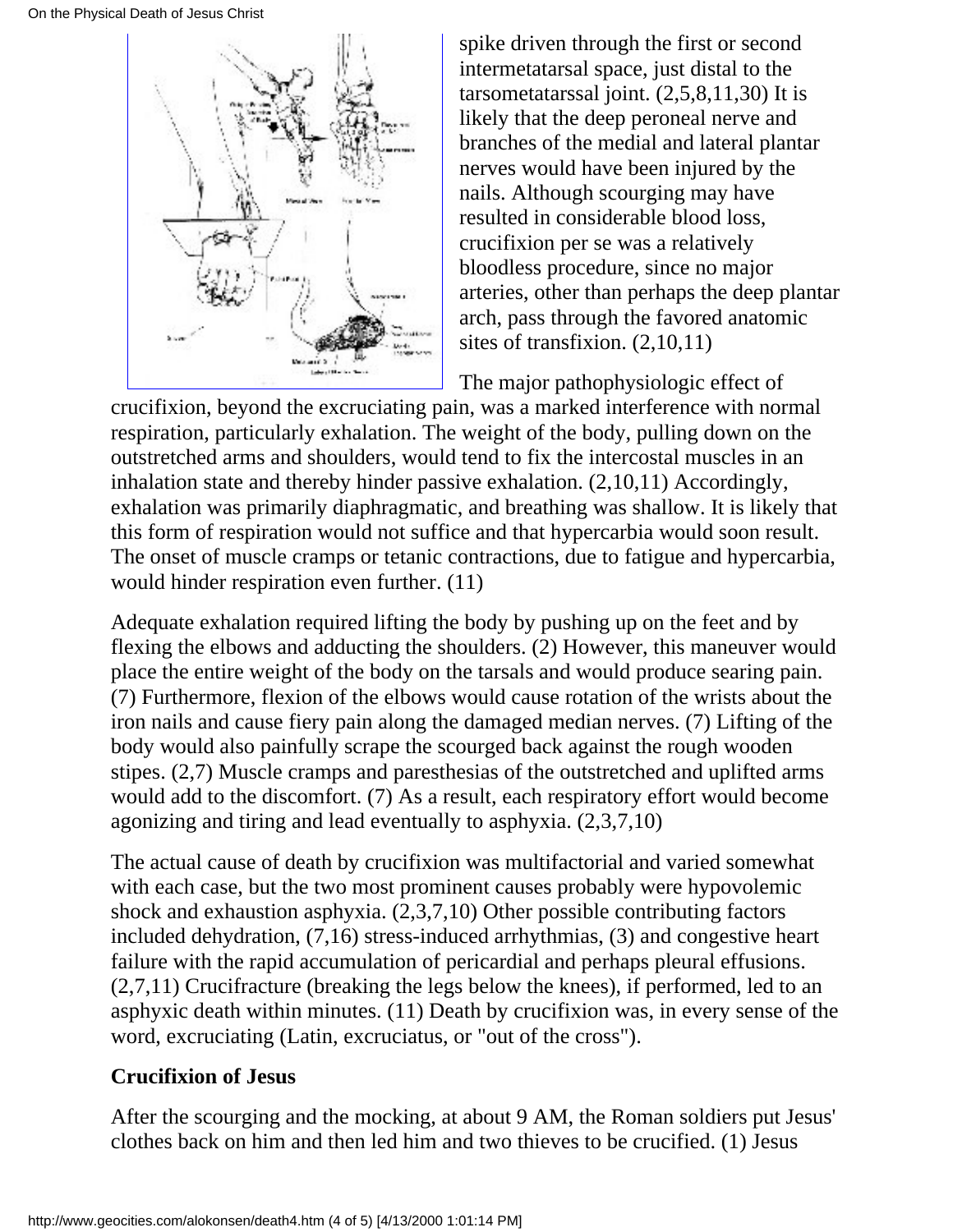apparently was so weakened by the severe flogging that he could not carry the patibulum from the Praetorium to the site of the crucifixion one third of a mile (600 to 650 m) away (1,3,5,7) Simon of Cyrene was summoned to carry Christ's cross, and the processional then made its way to Golgotha (or Calvary), an established crucifixion site.

Here, Jesus' clothes, except for a linen loincloth, again were removed, thereby probably reopening the scourging wounds. He then was offered a drink of wine mixed with myrrh (gall) but, after tasting it, refused the drink. (1) Finally, Jesus and the two thieves were crucified. Although scriptural references are made to nails in the hands (1), these are not at odds with the archaeological evidence of wrist wounds, since the ancients customarily considered the wrist to be a part of the hand. (7,11) The titulus was attached above Jesus' head. It is unclear whether Jesus was crucified on the Tau cross or the Latin cross; archaeological findings favor the former (11) and early tradition the latter. (38) The fact that Jesus later was offered a drink of wine vinegar from a sponge placed on the stalk of the hyssop plant (1) (approximately 20 in, or 50 cm long) strongly supports the belief that Jesus was crucified on the short cross.

The soldiers and the civilian crowd taunted Jesus throughout the crucifixion ordeal, and the soldiers cast lots for his clothing. (1) Christ spoke seven times from the cross. (1) Since speech occurs during exhalation, these short, terse utterances must have been particularly difficult and painful. At about 3 PM that Friday, Jesus cried out in a loud voice, bowed his head, and died. (1) The Roman soldiers and onlookers recognized his moment of death. (1)

Since the Jews did not want the bodies to remain on the crosses after sunset, the beginning of the Sabbath, they asked Pontius Pilate to order crucifracture to hasten the deaths of the three crucified men. (1) The soldiers broke the legs of the two thieves, but when they came to Jesus and saw that he was already dead, they did not break his legs. (1) Rather, one of the soldiers pierced his side, probably with an infantry spear, and produced a sudden flow of blood and water. (1) Later that day, Jesus' body was taken down from the cross and placed in a tomb. (1)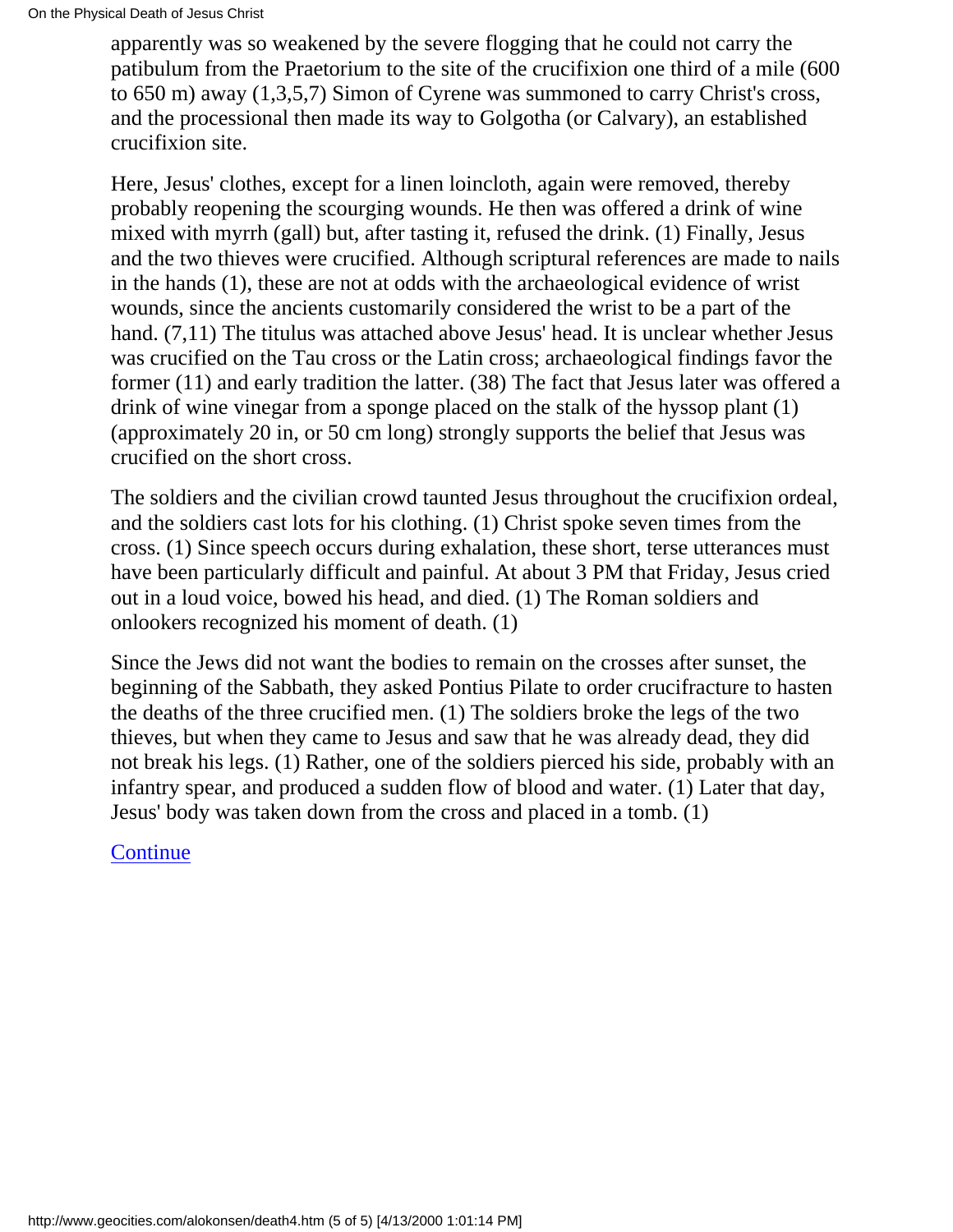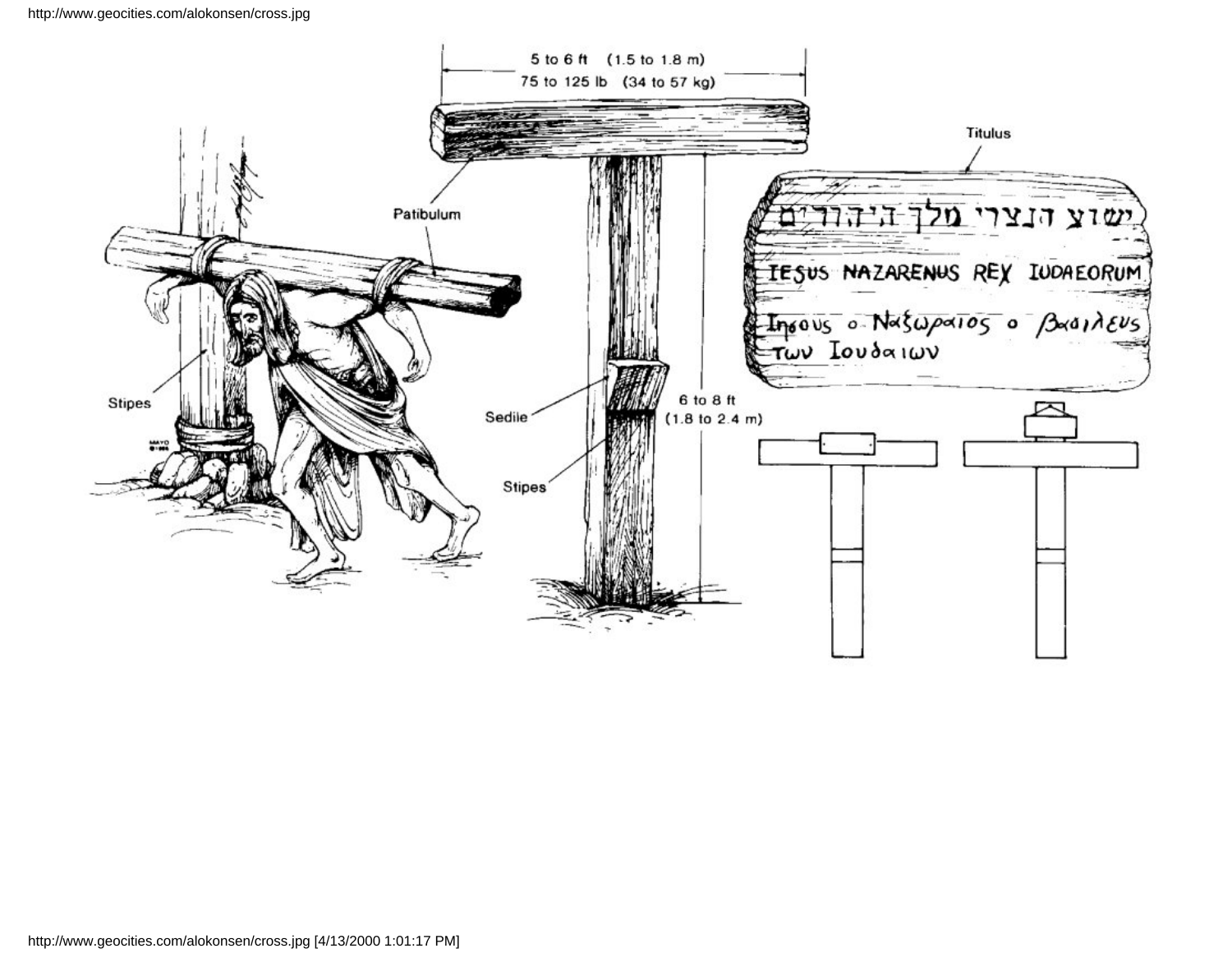http://www.geocities.com/alokonsen/wrists.jpg

![](_page_14_Figure_1.jpeg)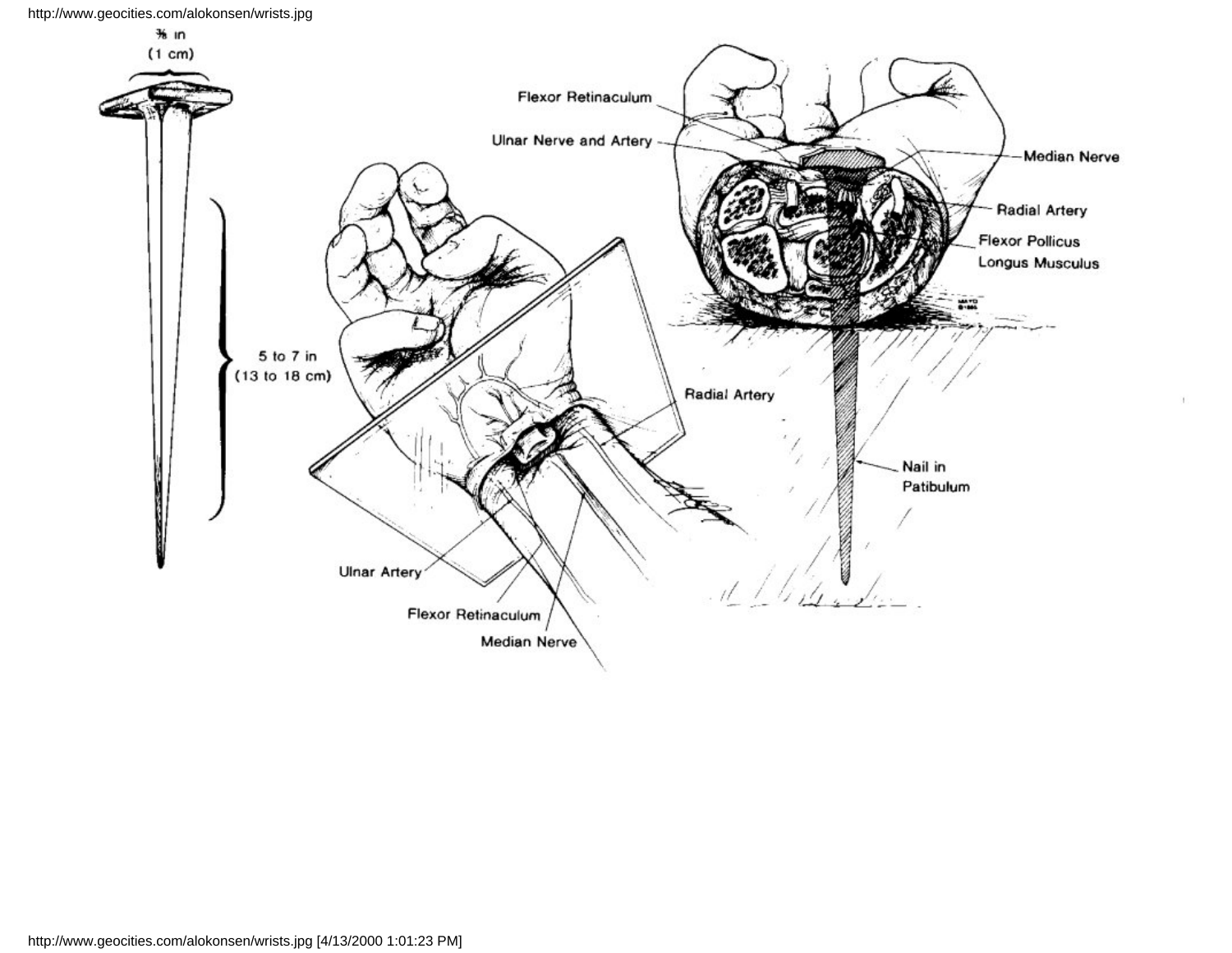<span id="page-15-0"></span>![](_page_15_Figure_1.jpeg)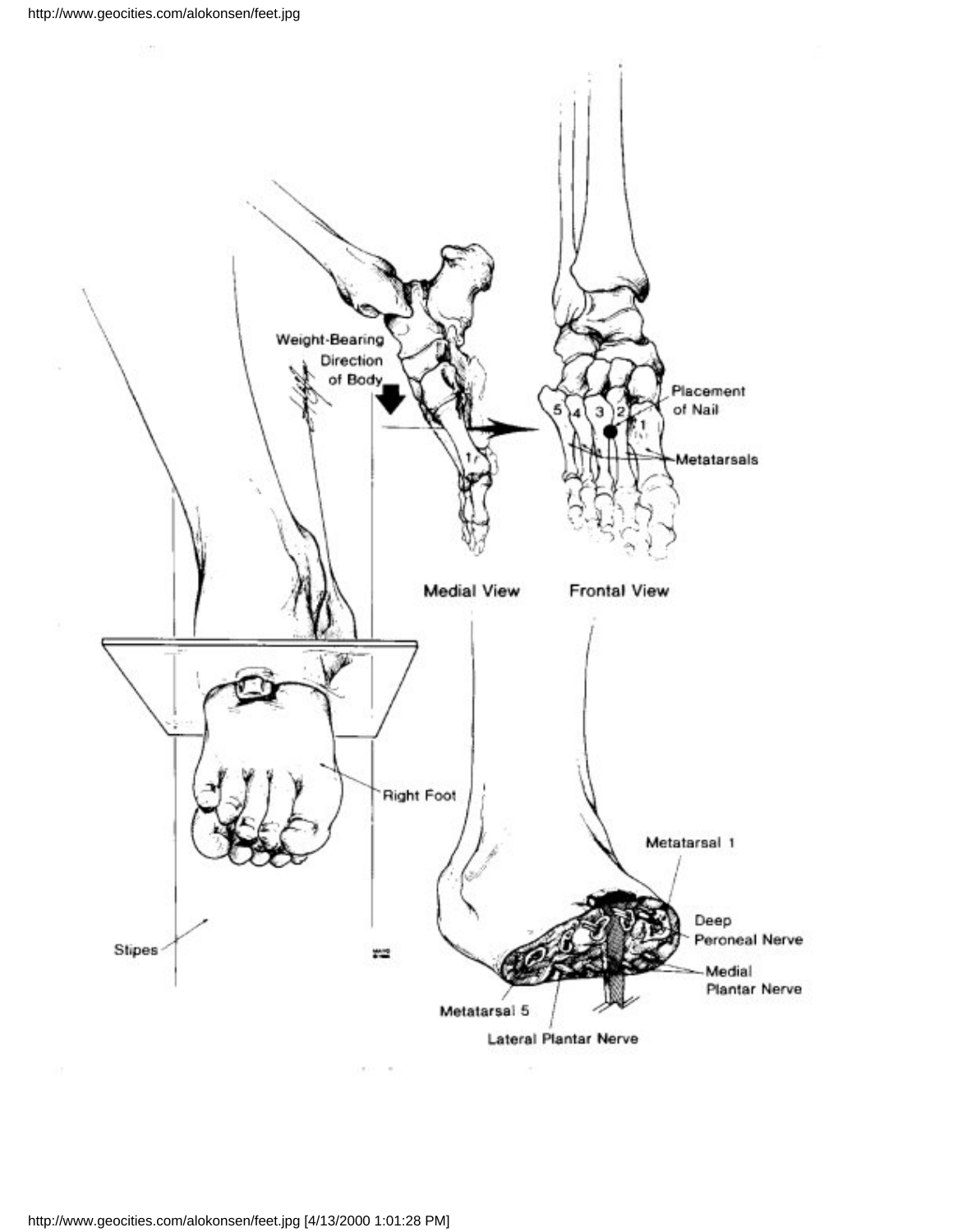<span id="page-16-0"></span>![](_page_16_Picture_1.jpeg)

![](_page_16_Picture_3.jpeg)

Two aspects of Jesus' death have been the source of great controversy, namely, the nature of the wound in his side (4,6) and the cause of his death after only several hours on the cross.  $(13-17)$ .

The gospel of John describes the piercing of Jesus' side and emphasizes the sudden flow of blood and water. (1) Some authors have interpreted the flow of water to be ascites (12) or urine, from an abdominal midline perforation of the bladder. (15) However, the Greek word (pleura (32,35,,36) used by John clearly denoted laterality and often implied the ribs. (6,32,36)

Therefore, it seems probable that the wound was in the thorax and well away from the abdominal midline.

![](_page_16_Picture_7.jpeg)

Although the side of the wound was not designated by John, it traditionally has been depicted on the right side. (4) Supporting this traditions is the fact that a large flow of blood would be more likely with a perforation of the distended and thin-walled right atrium or ventricle than the thick-walled and contracted left

ventricle. Although the side of the wound may never be established with certainty, the right seems more probable than the left.

Some of the skepticism in accepting John's description has arisen from the difficulty in explaining, with medical accuracy, the flow of both blood and water. Part of this difficulty has been based on the assumption that the blood appeared first, then the water. However, in the ancient Greek, the order of words generally denoted prominence and not necessarily a time sequence. (37) Therefore, it seems likely that John was emphasizing the prominence of blood rather than its appearance preceding the water.

Therefore, the water probably represented serous pleural and pericardial fluid, (5-7,11) and would have preceded the flow of blood and been smaller in volume than the blood. Perhaps in the setting of hypovolemia and impending acute heart failure, pleural and pericardial effusions may have developed and would have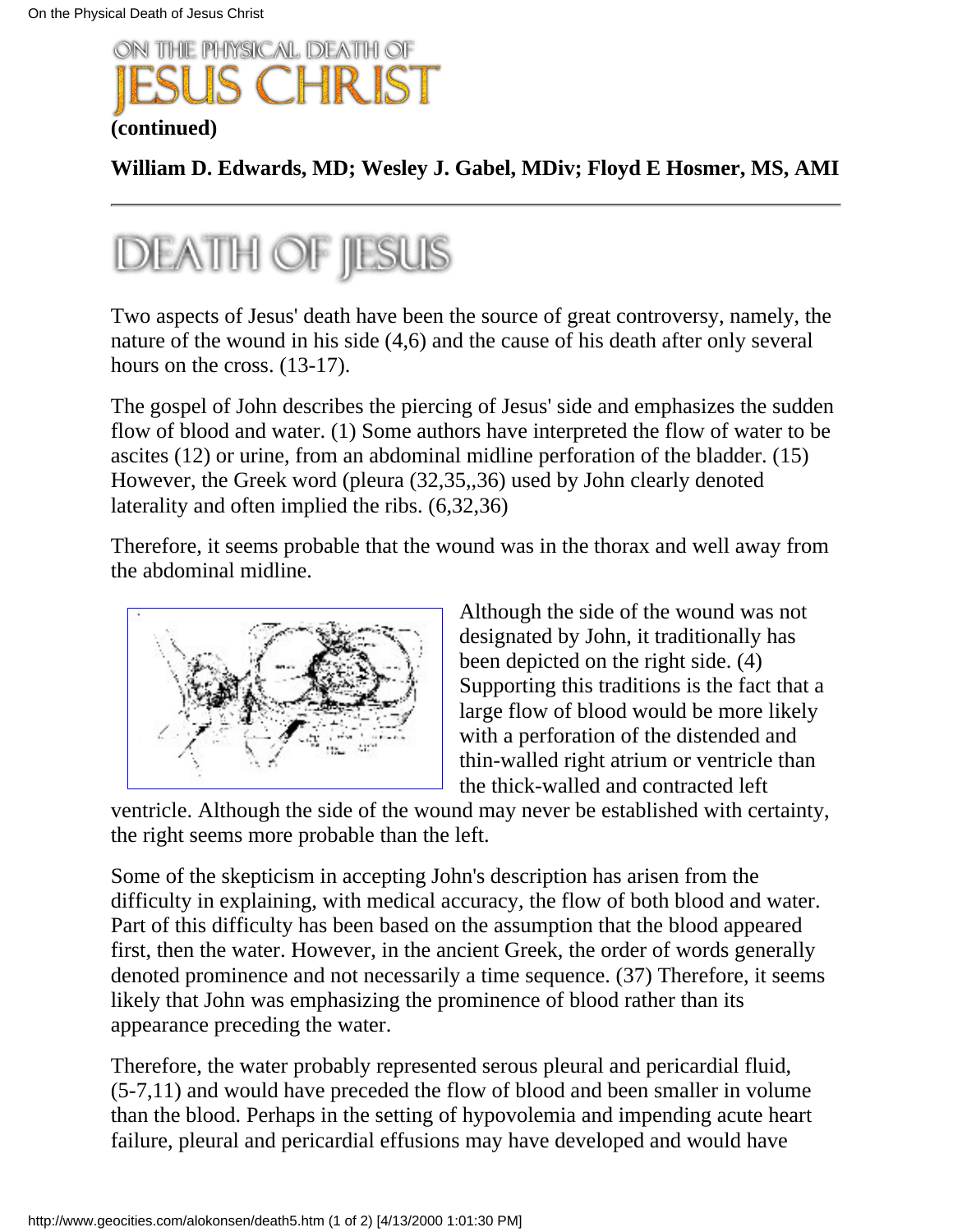added to the volume of apparent water. (5,11) The blood, in contrast, may have originated from the right atrium or the right ventricle or perhaps from a hemopericardium. (5,7,11)

Jesus' death after only three to six hours on the cross surprised even Pontius Pilate. (1) The fact that Jesus cried out in a loud voice and then bowed his head and died suggests the possibility of a catastrophic terminal event. One popular explanation has been that Jesus died of cardiac rupture. In the setting of the scourging and crucifixion, with associated hypovolemia, hypoxemia, and perhaps and altered coagulable state, friable non-infective thrombotic vegetations could have formed on the aortic or mitral valve. These then could have dislodged and embolized into the coronary circulation and thereby produced an acute transmural myocardial infarction. Thrombotic valvular vegetations have been reported to develop under analogous acute traumatic conditions. (39) Rupture of the left ventricular free wall may occur, though uncommonly, in the first few hours following infarction. (40)

However, another explanation may be more likely. Jesus' death may have been hastened simply by his state of exhaustion and by the severity of the scourging, with its resultant blood loss and preshock state. (7) The fact that he could not carry his patibulum supports this interpretation. The actual cause of Jesus' death, like that of other crucified victims, may have been multifactorial and related primarily to hypovolemic shock, exhaustion asphyxia, and perhaps acute heart failure. (2,3,5-7,10,11) A fatal cardiac arrhythmia may have accounted for the apparent catastrophic terminal event.

Thus, it remains unsettled whether Jesus died of cardiac rupture or of cardiorespiratory failure. However, the important feature may be not how he died but rather whether he died. Clearly, the weight of historical and medical evidence indicates that Jesus was dead before the wound to his side was inflicted and supports the traditional view that the spear, thrust between his right ribs, probably perforated not only the right lung but also the pericardium and heart and thereby ensured his death. Accordingly, interpretations based on the assumption that Jesus did not die on the cross appear to be at odds with modern medical knowledge.

#### **[References](#page-19-0)**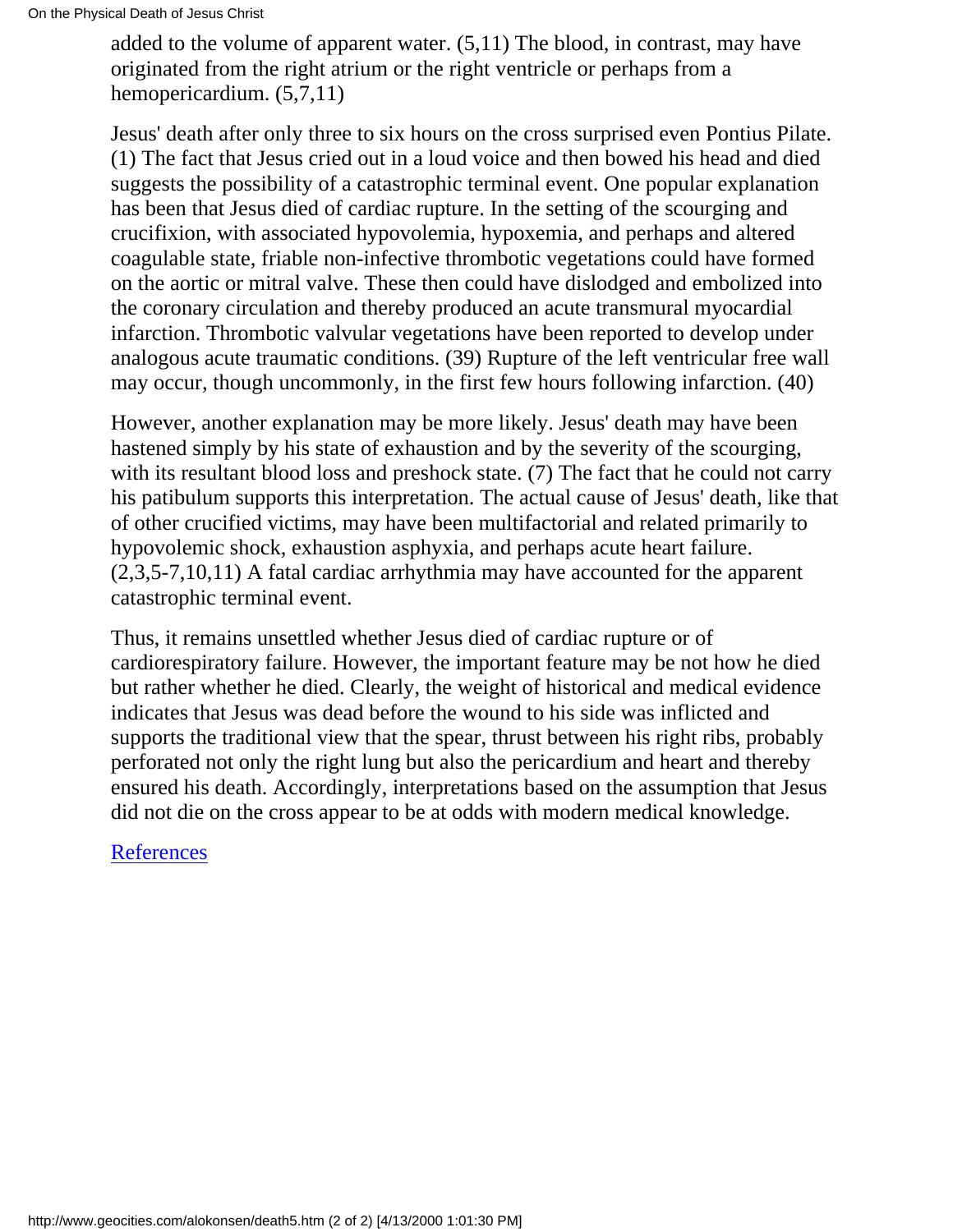![](_page_18_Figure_1.jpeg)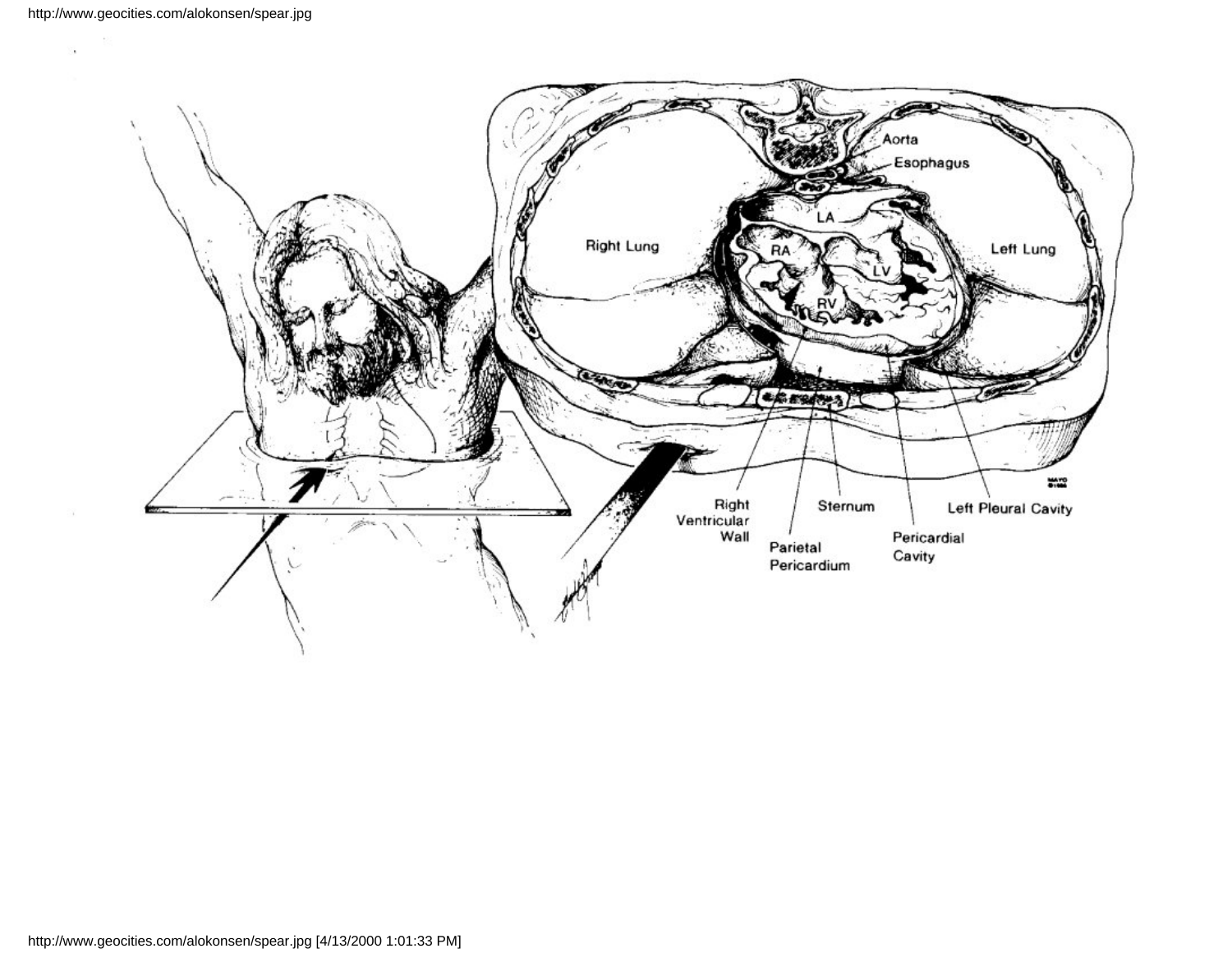<span id="page-19-0"></span>![](_page_19_Picture_1.jpeg)

![](_page_19_Picture_3.jpeg)

1. Matthew 26:17-27:61, Mark 14:12-15:47, Luke 22:7-23:56, John 13:1-19:42, the "The Holy Bible" (New International Version). Grand Rapids, Mich. Zondervan Bible Publishers, 1978.

2. Lumpkin R: The physical suffering of Christ. "J Med Assoc Ala" 1978;47:8-10,47.

3. Johnson CD: Medical and cardiological aspects of the passion and crucifixion of Jesus, the Christ. "Bol Assoc Med PR" 1978;70:97-102.

4. Barb AA: The wound in Christ's side. "J Warbury Courtauld Inst" 1971;34:320-321.

5. Bucklin R: The legal and medical aspects of the trial and death of Christ. "Sci Law" 1970; 10:14-26.

6. Mikulicz-Radecki FV: The chest wound in the crucified Christ. "Med News" 1966;14:30-40.

7. Davis CT: The crucifixion of Jesus: The passion of Christ from a medical point of view. "Ariz Med" 1965;22:183-187.

8. Tenney SM: On death by crucifixion. "Am Heart J" 1964;68:286-287.

9. Bloomquist ER: A doctor looks at crucifixion. "Christian Herald", March 1964, pp 35 46-48.

10. DePasquale NP, Burch GE: Death by crucifixion. "Am Heart J" 1963;6:434-435.

11. Barbet P: "A Doctor at Calvary: The Passion of Our Lord Jesus Christ as Described by a Surgeon", Earl of Wicklow (trans). Garden City, NY, Doubleday Image Books, 1953, pp 12-18, 37-147, 159-175, 187-208.

12. Primrose WB: A surgeon looks at the crucifixion. "Hibbert J" 1949, pp 382-388.

13. Bergsma S: did Jesus die of a broken heart? "Calvin Forum" 1948;14:163-167.

14. Whitaker JR: The physical cause of the death of our Lord. "Cath Manchester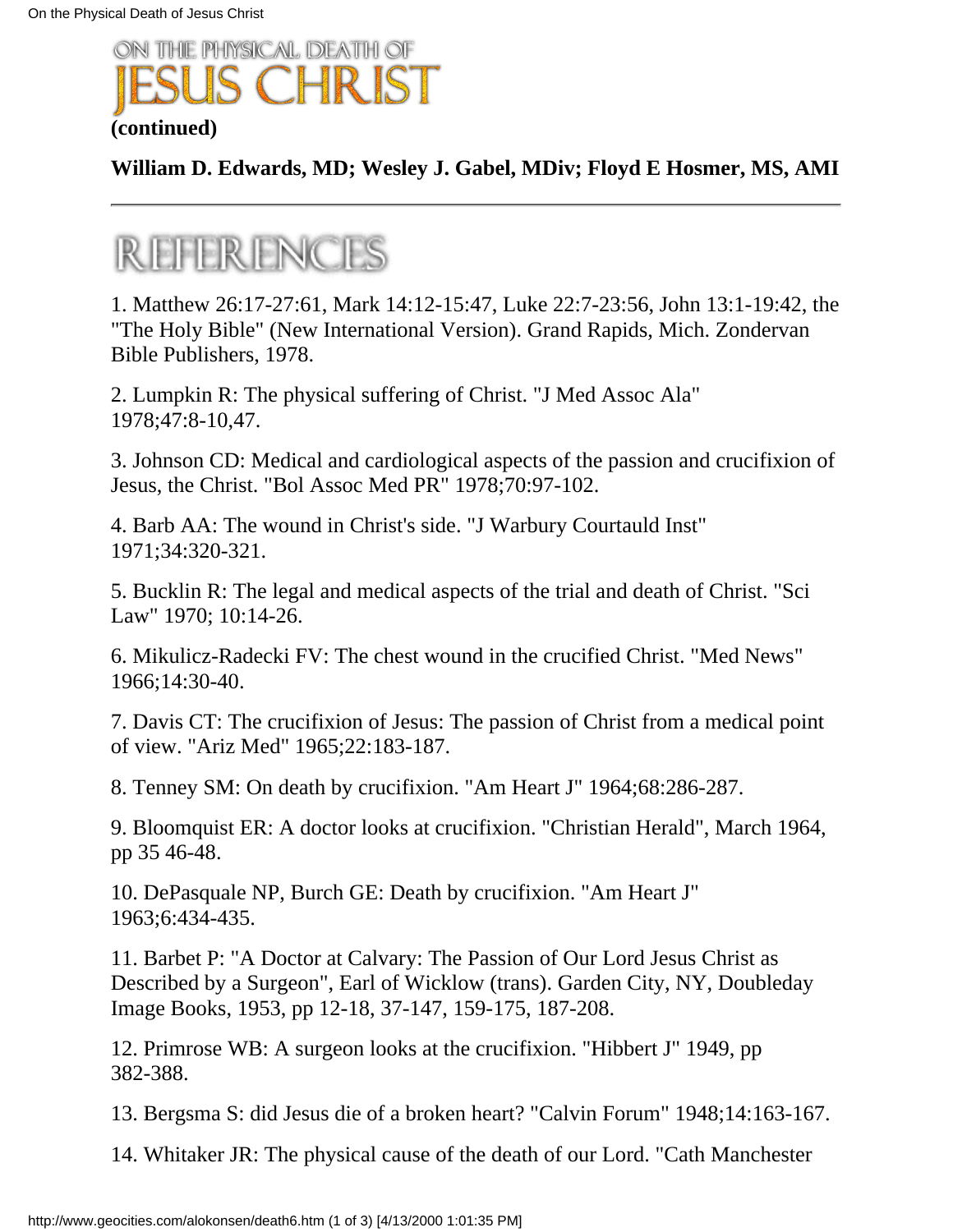Guard" 1937;15:83-91.

15. Clark CCP: What was the physical cause of the death of Jesus Christ? "Med Rec" 1890; 38:543.

16. Cooper HC: The agony of death by crucifixion. "NY Med J" 1883:38:150-153.

17. Shroud W: "Treatise on the Physical Cause of the Death of Christ and Its Relation to the Principles and Practice of Christianity" ed 2. London, Hamilton & Adams, 1871, pp 28-156, 489-494.

18. Allen AC: "The Skin: A Clinicopathological Treatise", ed 2. New York, Grune & Stratton Inc, 1967, pp 745-747.

19. Sutton RL Jr: "Diseases of the Skin", ed 11. St Louis, CV Mosby Co, 1956, pp 1393-1394.

20. Scott CT: A case of haematidrosis. "Br Med J" 1918;1:532-533.

21. Klauder JV: Stigmatization. "Arch Dermatol Syphilol" 1938;37:650-659.

22. Weaver KF: The mystery of the shroud. "Natl Geogr" 1980;157:730-753.

23. Tzaferis V: Jewish tombs at and near Giv'at ha-Mivtar, Jerusalem. "Israel Explor J" 1970;20:38-59.

24. Haas N: Anthropological observations on the skeletal remains from Giv'at ha-Mivtar. "Israel Explor J" 1970;20:38-59.

25. McDowell J: "The Resurrection Factor" San Bernardino, Calif, Here's Life Publishers, 1981, pp 20-53, 75-103.

26. McDowell J: "Evidence That Demands a Verdict: Historical Evidence for the Christian Faith." San Bernardino, Calif, Here's Life Publishers, 1979, pp 39-87, 141-263.

27. McDowell J: "More Than a Carpenter" Wheaton, Ill, Tyndale House Publishers, 1977, pp 36-71, 89-100.

28. Hengel M: "Crucifixion in the Ancient World and the folly of the Message of the Cross" Bowden J (trans) Philadelphia, Fortress Press, 1977, pp 22-45, 86-90.

29. Ricciotti G: "The Life of Christ" Zizzamia AI (trans). Milwaukee, Bruce Publishing Co, 1947, pp 29-57, 78-153, 161-167, 586-647.

30. Pfeiffer CF, Vos HF, Rea J (eda): "Wycliffe Bible Encyclopedia." Chicago Moody Press, 1975, pp 149-152, 404-405, 713-723, 1173,1174, 150-1523.

31. Greenleaf S: "An Examination of the Testimony of the four Evangelists by the Rules of Evidence Administered in the Courts of Justice." Grand Rapids, Mich, Baker Book House, 1965, p. 29.